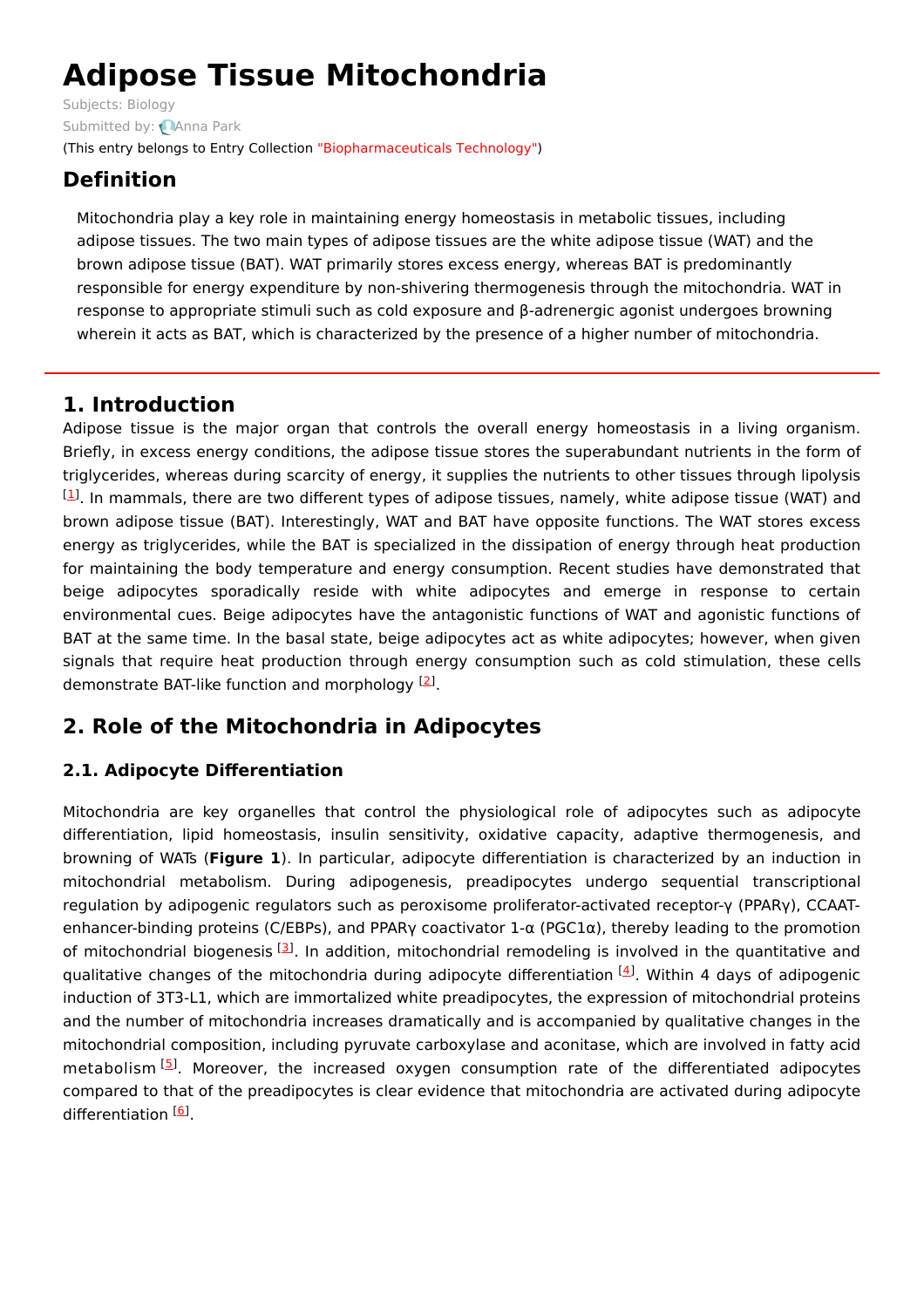

**Figure 1.** Physiological role of adipocyte mitochondria: Mitochondria in adipocytes regulate adipocyte differentiation, lipid homeostasis, oxidative capacity, insulin sensitivity, adaptive thermogenesis, and browning of white adipose tissues. Peroxisome proliferator-activated receptor-γ (PPARγ); CCAAT-enhancerbinding protein (C/EBP); Perilipin (PLIN); Adipose triglyceride lipase (ATGL); Oxidative phosphorylation (OXPHOS); Glucose transporter type 4 (GLUT4); Uncoupling protein-1 (UCP1); PPARγ coactivator 1-α (PGC1α).

Previous studies have shown that the induction of mitochondria is essential for ATP production, which is necessary for increasing the metabolic activity during the adipogenic program. Despite promoted mitochondrial activity during adipocyte differentiation, the ATP content is decreased by high ATP consumption processes such as lipogenesis<sup>[\[5](#page-4-4)]</sup>. In the adipogenic program, the TCA cycle produces reducing equivalents such as nicotinamide adenine dinucleotide and flavin adenine dinucleotide and achieves oxidation of the acetyl-coenzyme A—an important metabolite produced from the catabolism of glucose and fatty acids <sup>[<u>[7](#page-4-6)</u>]</sup>. Recently, it was demonstrated that mitochondrial dysfunction adversely affects adipocyte differentiation. Specific inhibitors of mitochondrial di- and tricarboxylate carriers prevent the differentiation of 3T3-L1 adipocytes, suggesting that mitochondria play an essential role in adipogenesis <sup>[<u>[8](#page-4-7)</u>]</sup>.

Mitochondrial reactive oxygen species (ROS) produced by the respiratory chain act as a second messenger and plays a crucial role in numerous cellular signaling pathways inside and outside the mitochondria. Mitochondrial ROS produced by OXPHOS complex III is essential for the initiation of adipocyte differentiation of human mesenchymal stem cells, whereas adipogenesis is inhibited by mitochondria-targeted antioxidants <sup>[\[9](#page-4-8)]</sup>. However, high doses of ROS negatively regulate the proliferation and differentiation of adipocytes [\[10](#page-4-9)]. In particular, increased ROS production by rotenone, a complex I inhibitor, or oligomycin, a F0-F1 ATP synthase inhibitor, has been reported to prevent the adipocyte differentiation of human mesenchymal stem cells <sup>[[11](#page-4-10)][\[12\]](#page-4-11)</sup>. A number of studies support the importance of mitochondria in adipocyte differentiation. Therefore, it is rational to target mitochondria for the treatment of obesity caused by the abnormal control of adipocyte differentiation.

#### **2.2. Lipid Homeostasis and Oxidative Capacity**

Adipose tissues play a key role in maintaining whole-body lipid homeostasis. Adipose tissues store lipids in the form of triglycerides in lipid droplets, thereby preventing ectopic lipid accumulation in other organs. Perilipin (PLIN), a lipid droplet coat protein, is required for the stable storage of lipid metabolites in

 $\frac{1}{2}$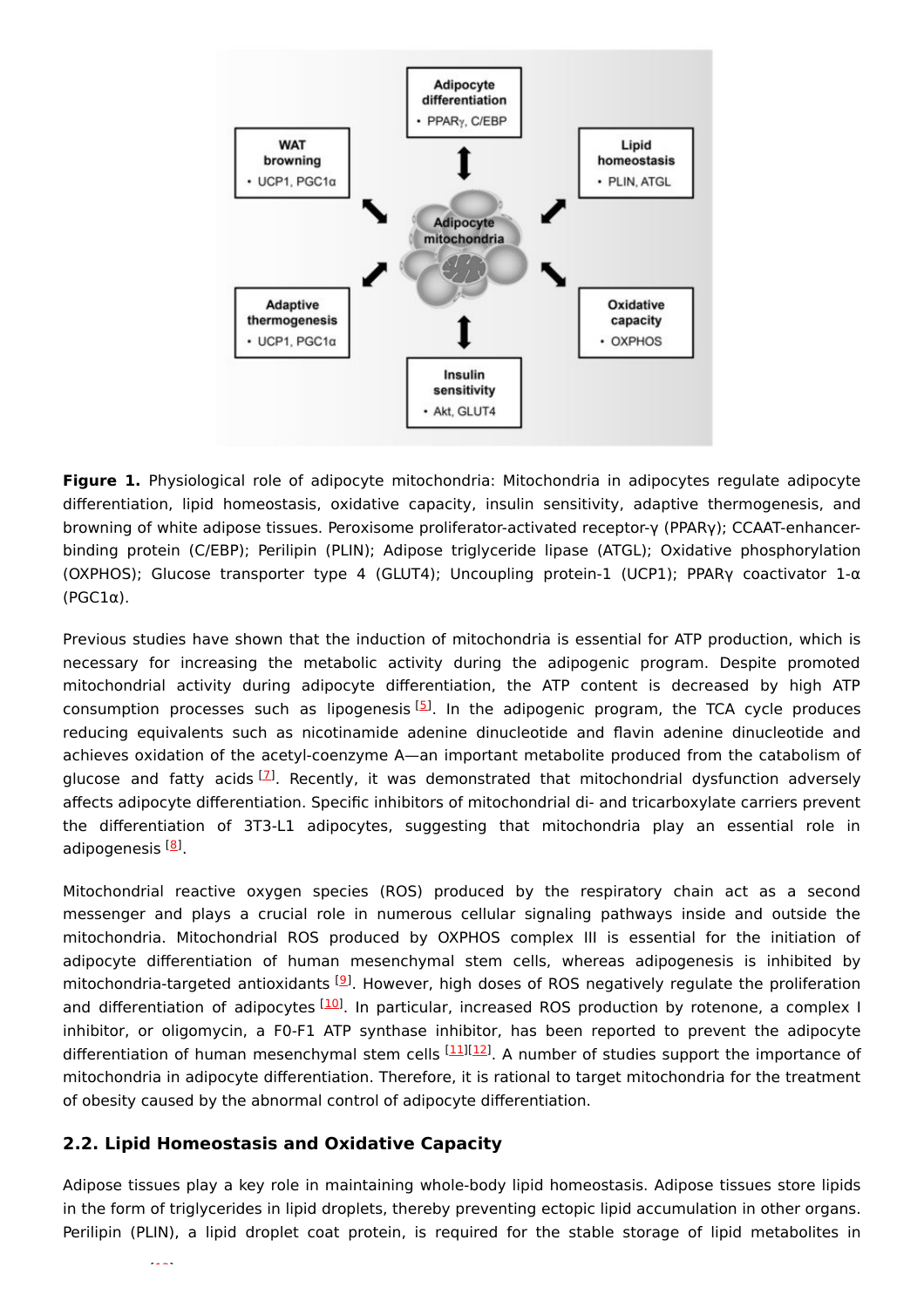adipocytes [[13\]](#page-4-12). The triglycerides are broken into fatty acids and glycerol by adipose triglyceride lipase (ATGL)-mediated lipolysis, sequentially used as energy <sup>[\[14](#page-5-0)]</sup>. In obesity, excessive lipogenesis increases the total lipid pool, leading to insulin resistance and hyperglycemia<sup>[\[15](#page-5-1)]</sup>. It has been reported that the mitochondrial dysfunction with an OXPHOS complex III inhibitor causes triglyceride accumulation by inducing excessive lipogenesis in 3T3-L1 preadipocytes<sup>[\[16\]](#page-5-2)</sup>. In particular, mitochondria in brown adipocytes are involved in lipid homeostasis by controlling fatty acid oxidation, which is one of the key pathways for lipid clearance [\[17](#page-5-3)]. Therefore, ectopic lipid accumulation is promoted by reducing fatty acid oxidation and energy expenditure due to mitochondrial dysfunction in the brown adipocytes of people with obesity and metabolic diseases [\[18](#page-5-4)].

A previous study showed that the abundance of mitochondrial populations is halved in adipocytes isolated from epididymal adipose tissues from obese and diabetic ob/ob mice [[19](#page-5-5)]. Moreover, two obese and diabetic mouse models—the genetic model db/db mice and the dietary high-fat diet-fed mice—showed a decreased level of mitochondrial biogenesis regulators, including PGC1α and estrogen-related receptor-α, resulting in the loss of mitochondrial mass and structure <sup>[[20](#page-5-6)]</sup>. Furthermore, mitochondrial dysfunction caused by tumor necrosis factor-α (TNF-α), which is an inflammatory cytokine that increases in obesity, leads to smaller and condensed mitochondria and inhibits intracellular ATP synthesis in 3T3-L1 adipocytes  $[21]$  $[21]$  $[21]$ . In addition, the expression of genes involved in OXPHOS complexes and fatty acid oxidation is decreased by TNF-α in primary adipocytes <sup>[[22\]](#page-5-8)</sup>. Under various pathological conditions, the oxidative capacity, biogenesis, density, and dynamics of mitochondria could be disrupted in the adipocytes, resulting in the development of obesity and metabolic diseases.

The main function of mitochondria in the adipocytes is to produce ATP to support a variety of metabolic pathways, including triglyceride synthesis, gluconeogenesis, and fatty acid re-esterification  $^{[2]}$ . Dysregulation of mitochondria destroys the oxidative capacity and eventually fails to generate ATP. The mitochondrial membrane potential and the activity of the respiratory chain complexes are reported to be significantly decreased in the subcutaneous adipose tissues of obese subjects<sup>[\[23](#page-5-9)]</sup>. Moreover, the expression of the genes involved in mitochondrial oxidative pathways, including fatty acid oxidation, TCA cycle, ketogenesis, ketolysis, and branched chain amino acid degradation, is suppressed in obese individuals. One study showed that the protein levels of OXPHOS complexes III, IV, and V are also decreased in the adipose tissues of obese subjects <sup>[[24\]](#page-5-10)</sup>. Inverse correlations have been reported between body mass index and mitochondrial respiratory capacity in human adipose tissues. Furthermore, ADPstimulated mitochondrial respiration, mtDNA copy number, and OXPHOS complex protein expression are dramatically decreased in the adipose tissues of obese subjects <sup>[[25](#page-5-11)]</sup>. Thus, previous studies have shown the correlation between mitochondrial oxidative capacity in the adipocytes and systemic energy metabolism.

#### **2.3. Glucose Utilization and Insulin Sensitivity**

Insulin is a major anabolic hormone also involved in the regulation of energy and lipid metabolism through the phosphatidylinositol 3-kinase (PI3K)–Akt signaling pathway. The primary function of insulin is to allow glucose uptake into muscle cells and adipocytes to lower the blood glucose level. Binding of insulin to its receptor on adipocytes triggers the phosphorylation and activation of insulin receptor substrate (IRS), and it forms a docking site for PI3K at the cell membrane. When docked, PI3K converts phosphatidylinositol 4,5-bisphosphate (PIP<sub>2</sub>) to phosphatidylinositol 3,4,5-trisphosphate (PIP<sub>3</sub>). Subsequently PIP<sub>3</sub> activates phosphoinositide-dependent protein kinase 1 (PDK1) and Akt. Akt stimulates translocation of glucose transporter type 4 (GLUT4) translocation to cell membranes, thus allowing glucose to enter the cell <sup>[\[26](#page-5-12)]</sup>. Adipocyte-specific Glut4 knockout mice exhibit systemic glucose intolerance and insulin resistance [[27](#page-5-13)].

Recently, mitochondria in adipocytes have been suggested to play a role in regulating insulin sensitivity. Treatments with respiratory inhibitors or uncoupling reagents that block mitochondrial function were shown to reduce insulin-stimulated glucose uptake in adipocytes<sup>[[28](#page-5-14)]</sup>. In high-fat-diet-fed rats,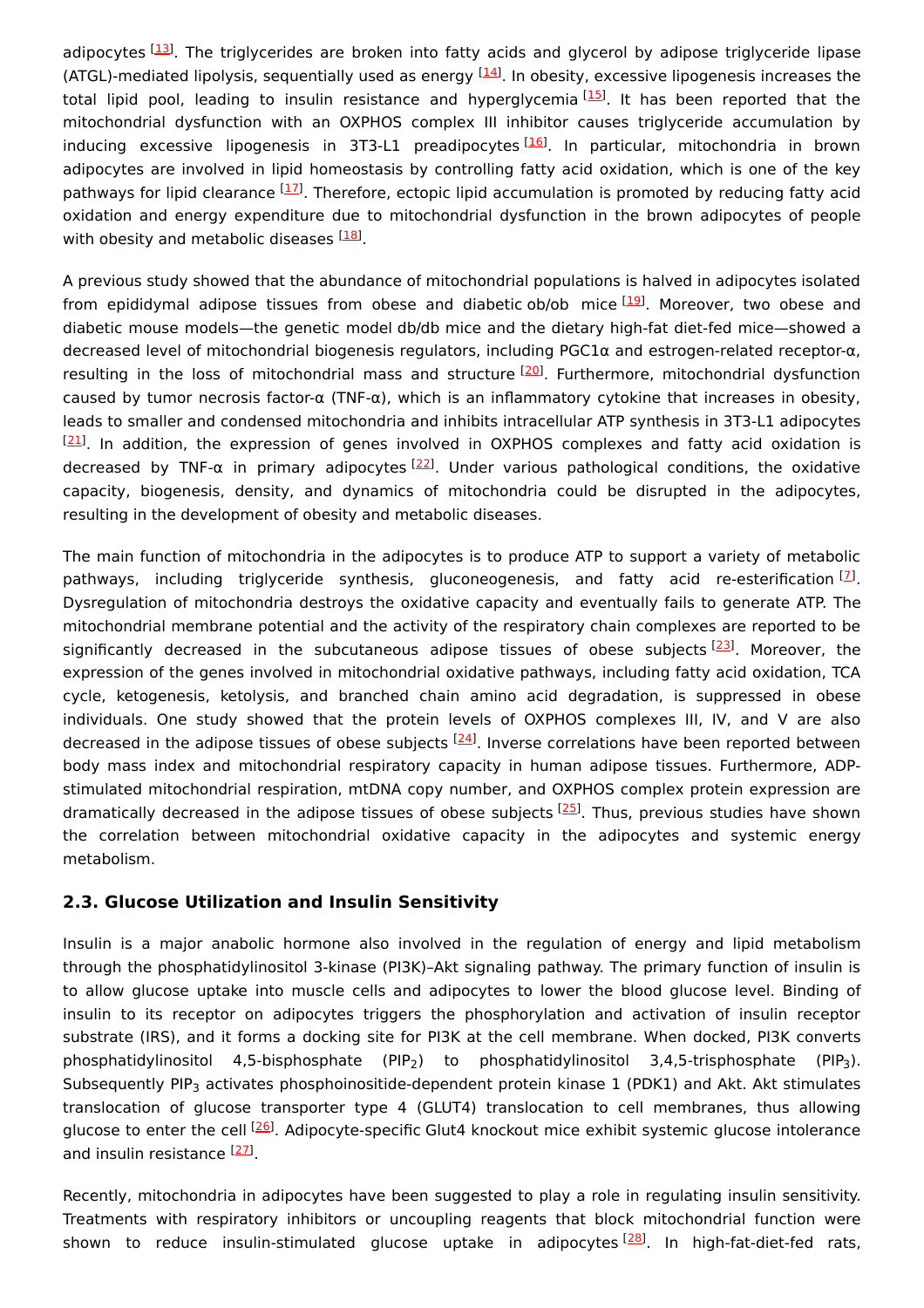mitochondrial biogenesis and the copy number of mitochondrial DNA (mtDNA) were decreased in epididymal adipose tissues, accompanied by hyperglycemia 229. Further, high levels of glucose and/or free fatty acid attenuated insulin-stimulated glucose uptake by the dysfunctional mitochondria in the adipocytes. This glucose and/or free fatty acid-mediated reduction of glucose uptake was recovered by PGC1 $\alpha$  overexpression, which is involved in the normalization of mitochondria  $[30]$  $[30]$ . The CR6-interacting factor-1 (Crif1) is a key translational factor responsible for the protein expression of mitochondrial OXPHOS complexes. Crif1 ablation in adipocytes causes loss of OXPHOS complex subunits and respiratory complexes, sequentially resulting in whole-body insulin resistance <sup>[[31](#page-5-17)]</sup>. These studies suggest that mitochondria in adipocytes are required for regulating glucose use through insulin signaling pathway.

#### **2.4. Thermogenesis and WAT Browning**

Recent studies have focused on the role of mitochondria in brown adipocytes that promotes energy consumption via adaptive thermogenesis <sup>[[32\]](#page-5-18)</sup>. Activation of mitochondria in brown adipocytes accelerates heat generation by increasing the inner mitochondrial membrane UCP1 <sup>[[33](#page-5-19)]</sup>. Activated UCP1 uncouples the electron transport of the respiratory chain, thereby blocking ATP production and dissipating energy in the form of heat [\[34](#page-5-20)]. It has been demonstrated that the activity of UCP1 and thermogenesis in mouse BAT is associated with body-weight control and energy homeostasis<sup>[\[35](#page-5-21)]</sup>. Moreover, the adipocyte UCP1 expression is reduced in obese subjects, while metabolic complications are improved with UCP1 activation by various environmental and pharmacological stimuli <sup>[\[36](#page-5-22)]</sup>. Strategies for combating metabolic diseases through the activation of UCP1 have been proposed; for instance, eight subjects with diabetes reported a 43% increase in insulin sensitivity when UCP1 was activated by cold acclimation (14-15 °C) for 10 days  $[37]$  $[37]$  $[37]$ . Thus, adaptive thermogenesis-dependent fat burn has emerged as a plausible and safe strategy for relieving the metabolic syndrome.

The most important and well-studied factor that activates thermogenesis is norepinephrine (NE). NE affects cell proliferation and differentiation as well as thermogenesis of brown adipocytes. NE increases cyclic adenosine monophosphate levels via the  $\beta_3$ -adrenergic receptor and activates protein kinase A, subsequently leading to lipolysis-mediated production of free fatty acids, one of the acute substrates of thermogenesis [\[38\]](#page-5-24). PGC1α has been reported to be essential for thermogenic activation by cold-induced and β<sub>3</sub>-adrenergic agonists in brown adipocytes<sup>[\[39\]](#page-6-0)</sup>. PGC1α was first identified as a cold-induced interacting partner of PPARγ in BAT  $^{[40]}$  $^{[40]}$  $^{[40]}$ . Mechanistically, PGC1 $\alpha$  promotes mitochondrial biogenesis and oxidative metabolism by inducing UCP1 transcription<sup>[\[38](#page-5-24)]</sup>. Notably, thermogenic activation in brown adipocytes is accompanied by mitochondrial fission and depolarization [\[41](#page-6-2)]. These studies suggest that thermogenesis might be regulated by mitochondrial dynamics in brown adipocytes.

A recent study showed that white adipocytes, which have low UCP1 expression and low mitochondrial contents, sometimes act as inducible thermogenic adipocytes that increase UCP1 expression and energy consumption under certain conditions such as cold exposure and β-adrenergic activation. Beige adipocytes (also called "brite", "brown-like", or "inducible brown") are generated by the browning of WAT (**Figure 2**). Beige adipocytes exhibit UCP1-dependent thermogenesis, and these mitochondria use [[42](#page-6-3)] lipids or carbohydrates as substrates, similar to brown adipocytes <sup>[\[43](#page-6-4)]</sup>. Chronic exercise decreases body weight and fat mass by inducing browning of subcutaneous WAT <sup>[\[44\]](#page-6-5)</sup>. In addition, Irisin, a PGC1αdependent myokine induced by exercise, has been shown to increase energy expenditure and to improve insulin sensitivity by activation of WAT browning  $^{[45]}$  $^{[45]}$  $^{[45]}$ . In adults with low compositions of BAT, increased energy expenditure through WAT browning is an attractive strategy for preventing metabolic diseases. Taken together, mitochondria are essential organelles for maintaining the function of adipocytes in metabolic homeostasis.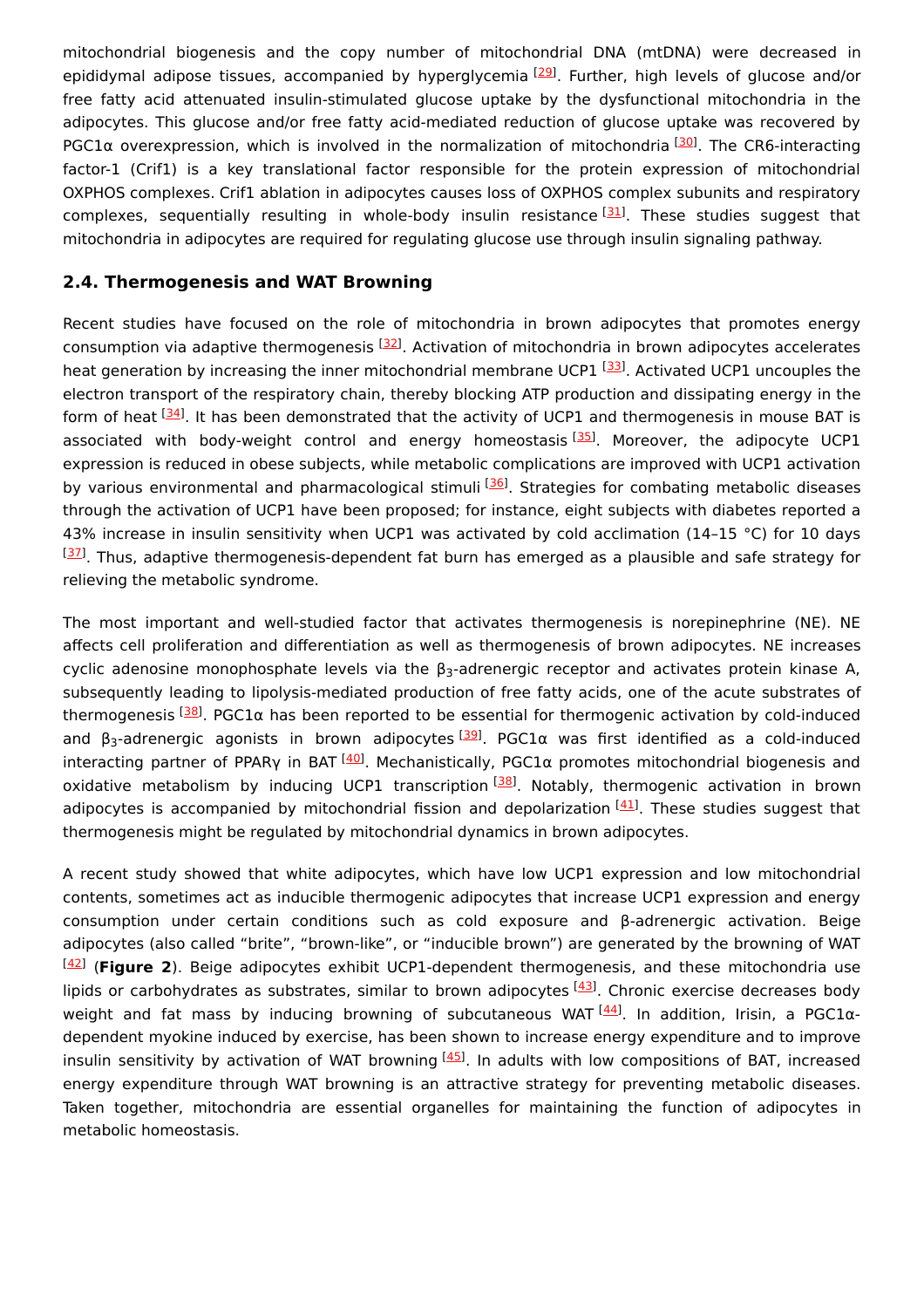

**Figure 2.** Regulation of adipose tissue browning: Beige adipocytes are generated by the browning of white adipose tissues in response to numerous stimuli, including cold exposure and activation of βadrenergic receptors. Subsequently, the transcriptional machinery of the browning program activates the expression of characteristic thermogenic genes, leading to the formation of beige adipocytes. Similar to brown adipocytes, beige adipocytes are rich in mitochondria that express UCP1 and can achieve thermogenesis. Notably, beige adipocytes primarily contribute to energy expenditure rather than to energy storage.

#### **References**

- <span id="page-4-0"></span>1. Granneman, J.G.; Li, P.; Zhu, Z.; Lu, Y. Metabolic and cellular plasticity in white adipose tissue I: Effects of beta3 adrenergic receptor activation. Am. J. Physiol. Endocrinol. Metab. 2005, 289, E608–E616.
- <span id="page-4-1"></span>2. Park, A.; Kim, W.K.; Bae, K.H. Distinction of white, beige and brown adipocytes derived from mesenchymal stem cells. World J. Stem Cells 2014, 6, 33–42.
- <span id="page-4-2"></span>3. Rosen, E.D.; Spiegelman, B.M. Molecular regulation of adipogenesis. Annu. Rev. Cell Dev. Biol. 2000, 16, 145–171.
- <span id="page-4-3"></span>4. Forni, M.F.; Peloggia, J.; Trudeau, K.; Shirihai, O.; Kowaltowski, A.J. Murine Mesenchymal Stem Cell Commitment to Differentiation Is Regulated by Mitochondrial Dynamics. Stem Cells 2016, 34, 743–755.
- <span id="page-4-4"></span>5. Wilson-Fritch, L.; Burkart, A.; Bell, G.; Mendelson, K.; Leszyk, J.; Nicoloro, S.; Czech, M.; Corvera, S. Mitochondrial biogenesis and remodeling during adipogenesis and in response to the insulin sensitizer rosiglitazone. Mol. Cell Biol. 2003, 23, 1085–1094.
- <span id="page-4-5"></span>6. Si, Y.; Palani, S.; Jayaraman, A.; Lee, K. Effects of forced uncoupling protein 1 expression in 3T3-L1 cells on mitochondrial function and lipid metabolism. J. Lipid Res. 2007, 48, 826–836.
- <span id="page-4-6"></span>7. De Pauw, A.; Tejerina, S.; Raes, M.; Keijer, J.; Arnould, T. Mitochondrial (dys)function in adipocyte (de)differentiation and systemic metabolic alterations. Am. J. Pathol. 2009, 175, 927–939.
- <span id="page-4-7"></span>8. Kajimoto, K.; Terada, H.; Baba, Y.; Shinohara, Y. Essential role of citrate export from mitochondria at early differentiation stage of 3T3-L1 cells for their effective differentiation into fat cells, as revealed by studies using specific inhibitors of mitochondrial di- and tricarboxylate carriers. Mol. Genet. Metab. 2005, 85, 46–53.
- <span id="page-4-8"></span>9. Tormos, K.V.; Anso, E.; Hamanaka, R.B.; Eisenbart, J.; Joseph, J.; Kalyanaraman, B.; Chandel, N.S. Mitochondrial complex III ROS regulate adipocyte differentiation. Cell Metab. 2011, 14, 537–544.
- <span id="page-4-9"></span>10. Boneh, A. Regulation of mitochondrial oxidative phosphorylation by second messenger-mediated signal transduction mechanisms. Cell Mol. Life Sci. 2006, 63, 1236–1248.
- <span id="page-4-10"></span>11. Carriere, A.; Carmona, M.C.; Fernandez, Y.; Rigoulet, M.; Wenger, R.H.; Penicaud, L.; Casteilla, L. Mitochondrial reactive oxygen species control the transcription factor CHOP-10/GADD153 and adipocyte differentiation: A mechanism for hypoxia-dependent effect. J. Biol. Chem. 2004, 279, 40462–40469.
- <span id="page-4-11"></span>12. Zhang, Y.; Marsboom, G.; Toth, P.T.; Rehman, J. Mitochondrial respiration regulates adipogenic differentiation of human mesenchymal stem cells. PLoS ONE 2013, 8, e77077.
- <span id="page-4-12"></span>13. Brasaemle, D.L. Thematic review series: adipocyte biology. The perilipin family of structural lipid droplet proteins: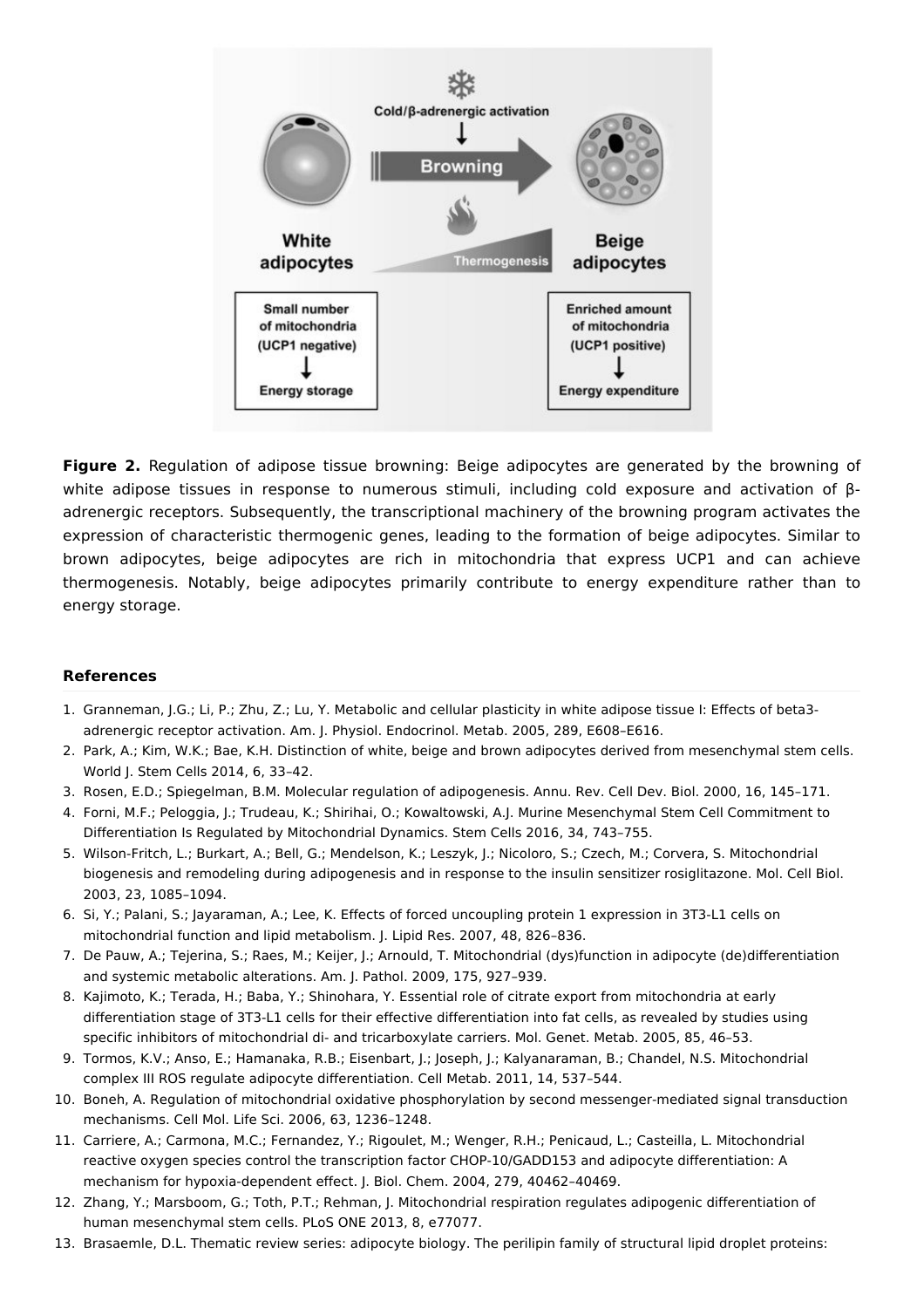<span id="page-5-0"></span>stabilization of lipid droplets and control of lipolysis. J. Lipid Res. 2007, 48, 2547–2559.

- 14. Duncan, R.E.; Ahmadian, M.; Jaworski, K.; Sarkadi-Nagy, E.; Sul, H.S. Regulation of lipolysis in adipocytes. Annu. Rev. Nutr. 2007, 27, 79–101.
- <span id="page-5-1"></span>15. Sun, K.; Kusminski, C.M.; Scherer, P.E. Adipose tissue remodeling and obesity. J. Clin. Investig. 2011, 121, 2094–2101.
- <span id="page-5-2"></span>16. Vankoningsloo, S.; Piens, M.; Lecocq, C.; Gilson, A.; De Pauw, A.; Renard, P.; Demazy, C.; Houbion, A.; Raes, M.; Arnould, T. Mitochondrial dysfunction induces triglyceride accumulation in 3T3-L1 cells: role of fatty acid betaoxidation and glucose. J. Lipid Res. 2005, 46, 1133–1149.
- <span id="page-5-3"></span>17. Vamecq, J.; Dessein, A.F.; Fontaine, M.; Briand, G.; Porchet, N.; Latruffe, N.; Andreolotti, P.; Cherkaoui-Malki, M. Mitochondrial dysfunction and lipid homeostasis. Curr. Drug Metab. 2012, 13, 1388–1400.
- <span id="page-5-4"></span>18. Bournat, J.C.; Brown, C.W. Mitochondrial dysfunction in obesity. Curr. Opin. Endocrinol. Diabetes Obes. 2010, 17, 446– 452.
- <span id="page-5-5"></span>19. Wilson-Fritch, L.; Nicoloro, S.; Chouinard, M.; Lazar, M.A.; Chui, P.C.; Leszyk, J.; Straubhaar, J.; Czech, M.P.; Corvera, S. Mitochondrial remodeling in adipose tissue associated with obesity and treatment with rosiglitazone. J. Clin. Investig. 2004, 114, 1281–1289.
- <span id="page-5-6"></span>20. Rong, J.X.; Qiu, Y.; Hansen, M.K.; Zhu, L.; Zhang, V.; Xie, M.; Okamoto, Y.; Mattie, M.D.; Higashiyama, H.; Asano, S.; et al. Adipose mitochondrial biogenesis is suppressed in db/db and high-fat diet-fed mice and improved by rosiglitazone. Diabetes 2007, 56, 1751–1760.
- <span id="page-5-7"></span>21. Chen, X.H.; Zhao, Y.P.; Xue, M.; Ji, C.B.; Gao, C.L.; Zhu, J.G.; Qin, D.N.; Kou, C.Z.; Qin, X.H.; Tong, M.L.; et al. TNF-alpha induces mitochondrial dysfunction in 3T3-L1 adipocytes. Mol. Cell Endocrinol. 2010, 328, 63–69.
- <span id="page-5-8"></span>22. Dahlman, I.; Forsgren, M.; Sjogren, A.; Nordstrom, E.A.; Kaaman, M.; Naslund, E.; Attersand, A.; Arner, P. Downregulation of electron transport chain genes in visceral adipose tissue in type 2 diabetes independent of obesity and possibly involving tumor necrosis factor-alpha. Diabetes 2006, 55, 1792–1799.
- <span id="page-5-9"></span>23. Chattopadhyay, M.; Guhathakurta, I.; Behera, P.; Ranjan, K.R.; Khanna, M.; Mukhopadhyay, S.; Chakrabarti, S. Mitochondrial bioenergetics is not impaired in nonobese subjects with type 2 diabetes mellitus. Metabolism 2011, 60, 1702–1710.
- <span id="page-5-10"></span>24. Heinonen, S.; Buzkova, J.; Muniandy, M.; Kaksonen, R.; Ollikainen, M.; Ismail, K.; Hakkarainen, A.; Lundbom, J.; Lundbom, N.; Vuolteenaho, K.; et al. Impaired Mitochondrial Biogenesis in Adipose Tissue in Acquired Obesity. Diabetes 2015, 64, 3135–3145.
- <span id="page-5-11"></span>25. Fischer, B.; Schottl, T.; Schempp, C.; Fromme, T.; Hauner, H.; Klingenspor, M.; Skurk, T. Inverse relationship between body mass index and mitochondrial oxidative phosphorylation capacity in human subcutaneous adipocytes. Am. J. Physiol. Endocrinol. Metab. 2015, 309, E380–E387.
- <span id="page-5-12"></span>26. Taniguchi, C.M.; Emanuelli, B.; Kahn, C.R. Critical nodes in signalling pathways: insights into insulin action. Nat. Rev. Mol. Cell Biol. 2006, 7, 85–96.
- <span id="page-5-13"></span>27. Abel, E.D.; Peroni, O.; Kim, J.K.; Kim, Y.B.; Boss, O.; Hadro, E.; Minnemann, T.; Shulman, G.I.; Kahn, B.B. Adiposeselective targeting of the GLUT4 gene impairs insulin action in muscle and liver. Nature 2001, 409, 729–733.
- <span id="page-5-14"></span>28. Wang, C.H.; Wang, C.C.; Huang, H.C.; Wei, Y.H. Mitochondrial dysfunction leads to impairment of insulin sensitivity and adiponectin secretion in adipocytes. FEBS J. 2013, 280, 1039–1050.
- <span id="page-5-15"></span>29. Sutherland, L.N.; Capozzi, L.C.; Turchinsky, N.J.; Bell, R.C.; Wright, D.C. Time course of high-fat diet-induced reductions in adipose tissue mitochondrial proteins: potential mechanisms and the relationship to glucose intolerance. Am. J. Physiol. Endocrinol. Metab. 2008, 295, E1076–E1083.
- <span id="page-5-16"></span>30. Gao, C.L.; Zhu, C.; Zhao, Y.P.; Chen, X.H.; Ji, C.B.; Zhang, C.M.; Zhu, J.G.; Xia, Z.K.; Tong, M.L.; Guo, X.R. Mitochondrial dysfunction is induced by high levels of glucose and free fatty acids in 3T3-L1 adipocytes. Mol. Cell Endocrinol. 2010, 320, 25–33.
- <span id="page-5-17"></span>31. Ryu, M.J.; Kim, S.J.; Kim, Y.K.; Choi, M.J.; Tadi, S.; Lee, M.H.; Lee, S.E.; Chung, H.K.; Jung, S.B.; Kim, H.J.; et al. Crif1 deficiency reduces adipose OXPHOS capacity and triggers inflammation and insulin resistance in mice. PLoS Genet. 2013, 9, e1003356.
- <span id="page-5-18"></span>32. Wang, W.; Seale, P. Control of brown and beige fat development. Nat. Rev. Mol. Cell Biol. 2016, 17, 691–702.
- <span id="page-5-19"></span>33. Nicholls, D.G.; Locke, R.M. Thermogenic mechanisms in brown fat. Physiol. Rev. 1984, 64, 1–64.
- <span id="page-5-20"></span>34. Zafrir, B. Brown adipose tissue: Research milestones of a potential player in human energy balance and obesity. Horm. Metab. Res. 2013, 45, 774–785.
- <span id="page-5-21"></span>35. Stanford, K.I.; Middelbeek, R.J.; Townsend, K.L.; An, D.; Nygaard, E.B.; Hitchcox, K.M.; Markan, K.R.; Nakano, K.; Hirshman, M.F.; Tseng, Y.H.; et al. Brown adipose tissue regulates glucose homeostasis and insulin sensitivity. J. Clin. Investig. 2013, 123, 215–223.
- <span id="page-5-22"></span>36. Cypess, A.M.; Kahn, C.R. Brown fat as a therapy for obesity and diabetes. Curr. Opin. Endocrinol. Diabetes Obes. 2010, 17, 143–149.
- <span id="page-5-23"></span>37. Hanssen, M.J.; Hoeks, J.; Brans, B.; van der Lans, A.A.; Schaart, G.; van den Driessche, J.J.; Jorgensen, J.A.; Boekschoten, M.V.; Hesselink, M.K.; Havekes, B.; et al. Short-term cold acclimation improves insulin sensitivity in patients with type 2 diabetes mellitus. Nat. Med. 2015, 21, 863–865.
- <span id="page-5-24"></span>38. Harms, M.; Seale, P. Brown and beige fat: development, function and therapeutic potential. Nat. Med. 2013, 19, 1252–